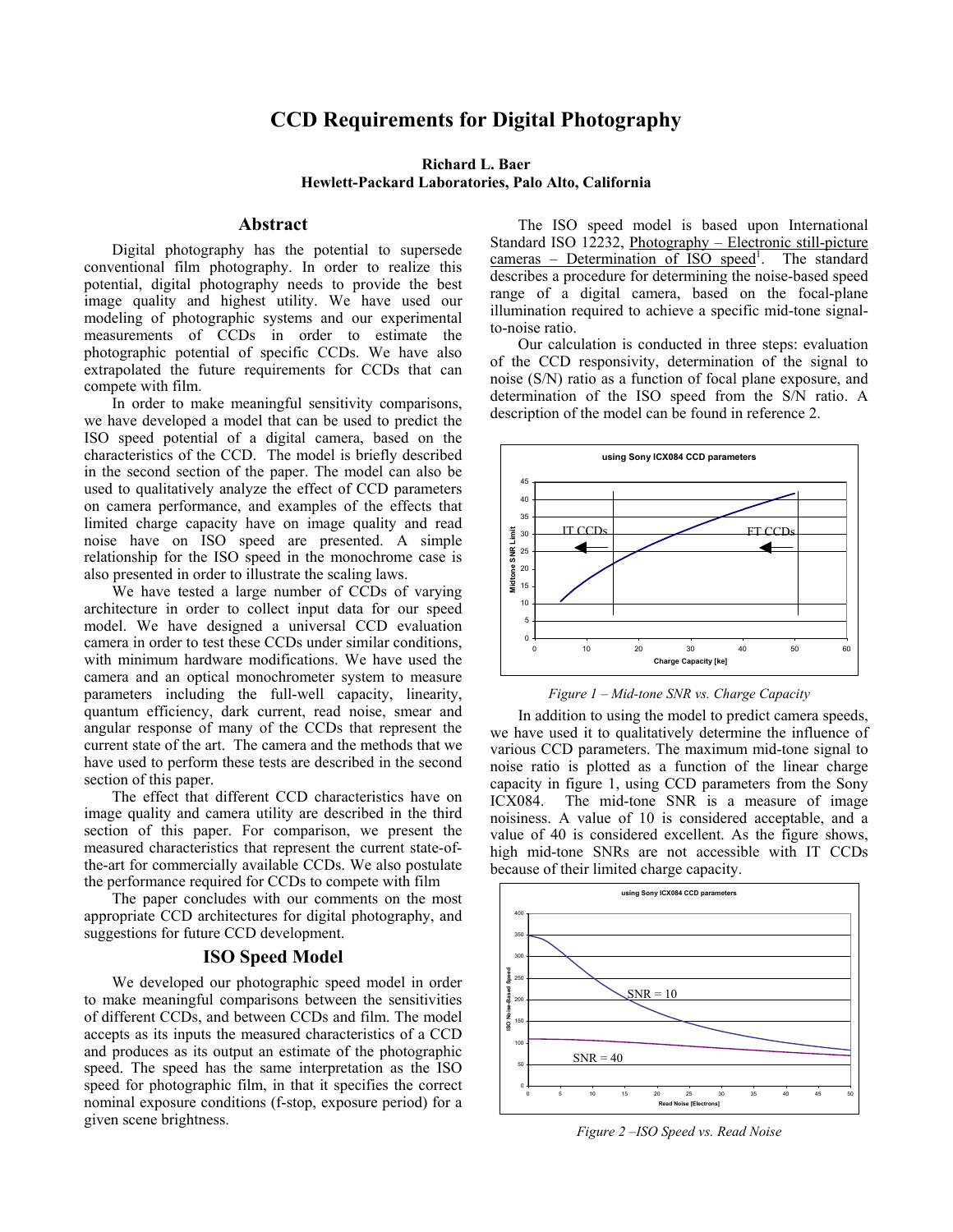The ISO noise-based speed is plotted as a function of the read noise level in figure 2. The lower curve corresponds to SNR 40 (excellent quality), and the upper curve corresponds to SNR 10 (acceptable quality). The dominant source of noise in the excellent quality case is the shot noise of the photon flux. Read noise has a much stronger influence in the acceptable quality case, which corresponds to the highest speed at which the camera can be operated.

An analytical expression for the speed can be derived in the monochrome case, where only the luminance channel is present. The monochrome speed appears in Equation 1. In this equation A is the pixel area,  $\eta_p$  is the photopic quantum efficiency (proportional to the CCD quantum efficiency),  $N_r$ is the read noise level (in electrons) and  $S/N<sub>x</sub>$  is the mid-tone signal to noise ratio upon which the speed is based.

$$
S_{noisex} = \frac{20A\,\eta_{\rm p}}{S/N_{\rm x}^2} \left(1 + \sqrt{1 + \frac{4N_{\rm r}^2}{S/N_{\rm x}^2}}\right)^{-1} \tag{1}
$$

The key CCD parameters that effect the ISO speed are the pixel area, the quantum efficiency and the read noise.

## **CCD Evaluation**

#### **Measurement System:**

We have developed a universal CCD test camera that can be used to evaluate a wide range of CCDs with minimal hardware modifications. We have used the camera to test CCDs from five different manufacturers, including fullframe, frame transfer, and interline transfer devices using both progressive and interlaced scan. The camera is flexible enough to conduct complicated measurements such as separating the VCCD and photodiode dark current contributions in interline transfer CCDs.

The design of the breadboard camera is modular. The modules plug into a custom backplane that routes power and digital signals. The backplane provides both bus and direct module-to-module interconnections. The major modules are an imager board, a timing generator, an analog processor and a frame grabber interface. We have also developed power supply and shutter control modules, in addition to special purpose modules like an arbitrary waveform generator interface.

The imager board contains all the imager-specific electronics, including horizontal and vertical CCD drivers and bias voltage generation. It also includes an analog buffer amplifier for the output of the CCD.

The timing generator consists of a clock oscillator and two programmable logic devices. One device generates all the pixel-level timing (e.g. reset gate, serial clock, A/D sample pulses) and the other device generates the line and frame timing (e.g. vertical clocks, sync pulses). The PLDs can be reprogrammed to support virtually any CCD and any clocking scheme. The PLDs are controlled by a serial data loop that runs through all the modules of the camera, and is driven by the host computer.

The analog processor utilizes two 12-bit A/D converters to separately sample the preset and video levels. The digital outputs pass through a programmable logic device which implements digital CDS.

The frame grabber interface adapts the camera to a number of different frame grabbers, including the Imaging Technology AM-DIG and the Data Translation DT3157.

The software that controls the camera is written in Visual C++ and runs on Windows/NT and Windows/95 computers. A configuration file is used to adapt the camera program to a particular CCD. It has sophisticated image analysis capabilities, such as a temporal variance calculation, that simplify CCD characterization. It provides many different views of the image data and can save the data in many different file formats. A DLL version of the program has also been written which can be called from HP VEE or LabView in order to automate test procedures.

The test camera is used with an optical system that consists of a tungsten halogen source, a set of optical filters, an Oriel MS257 monochrometer, and an integrating sphere. The optical filters are used to prevent light at the higher harmonic frequencies of the grating from reaching the integrating sphere. A diode optical power meter is attached to a monitoring port on the integrating sphere in order to determine the incident power level. A second optical power meter is used to calibrate the system.

#### **Basic CCD performance tests:**

Our basic test suite consists of seven measurements:

a) Photon transfer curve – The photon transfer curve plots the temporal variance as a function of the mean output level of the camera<sup>3</sup>. In this experiment the CCD is illuminated uniformly with the integrating sphere. The values of all the pixels in the central 64 by 64 pixel block are averaged together to increase the accuracy of the measurement. The temporal variance is calculated by differencing two successive frames. The overall system gain (in DN/e) can be determined from the slope of the curve. The system gain and the saturation level can be used to calculated the full-well capacity. The conversion gain (in uV/e) can be calculated from the system gain if the electronic gain of the camera is known. The read noise can be determined from the temporal variance in the absence of illumination.

b) QE vs. wavelength – The quantum efficiency versus wavelength curve is obtained by measuring the response of the CCD to narrow band illumination from the monochrometer. The power meter on the monitoring port of the integrating sphere measures the illumination level. The system gain that was calculated in the photon transfer curve measurement is used to relate the CCD output signal to the absolute charge level.

c) Collimated QE at one wavelength – CCDs that incorporate micro-lenses accept only a limited angular spectrum of light. If the f-number of the test system is lower that the f-number of the micro-lens, some of the incident light will be lost, and the measured quantum efficiency will be erroneously low. The effective f-number of the integrating sphere, from the perspective of the CCD, is only about f/1.1. In order to correct for this effect, we make a QE measurement with collimated light at a single wavelength by removing the integrating sphere from the system. The illumination level is determined by substituting an optical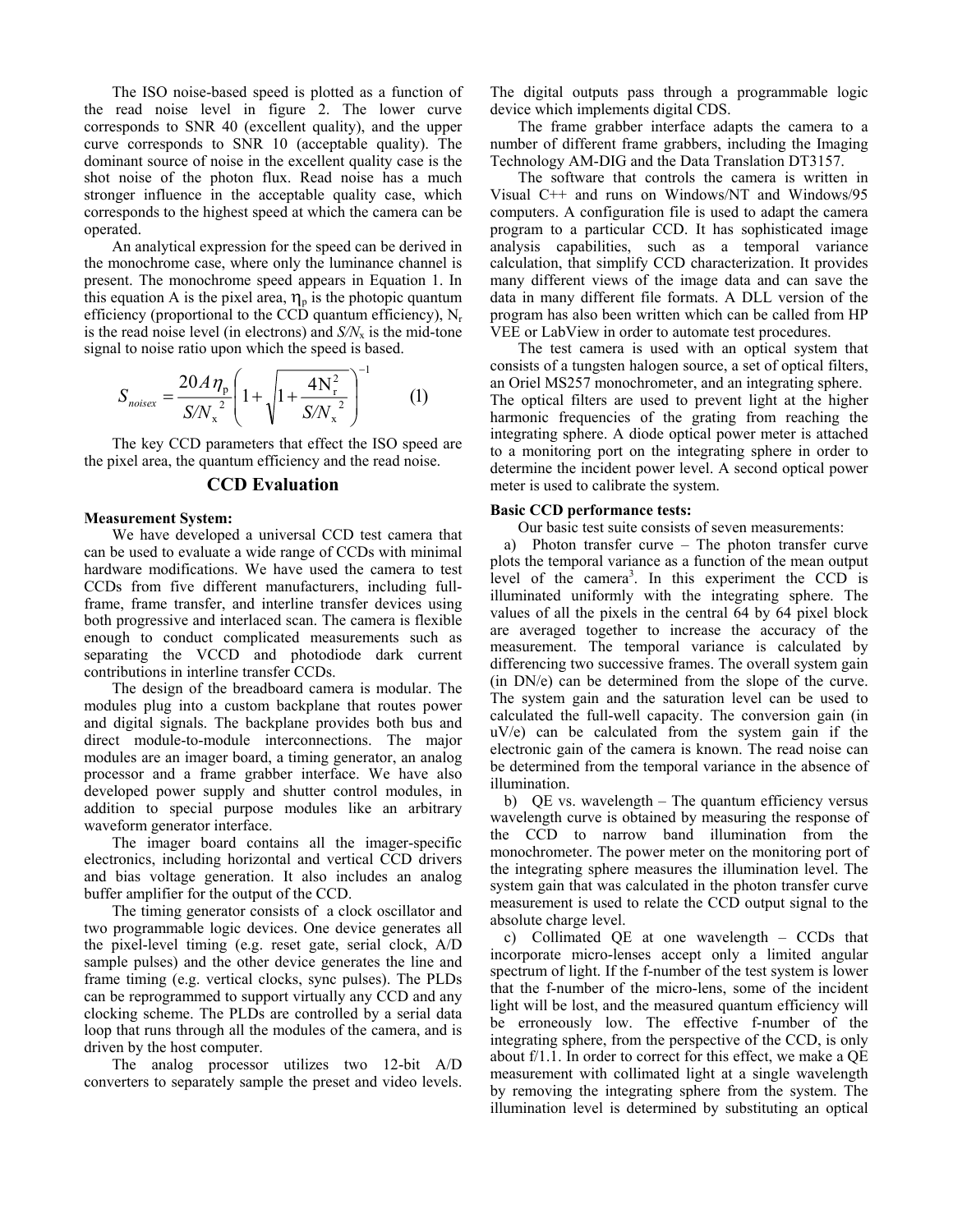power meter for the CCD, using a laser beam to make sure that the two detectors are placed in exactly the same position. The QE measured at this wavelength is used to correct the remainder of the QE curve. The correction can be as large as a factor of six.

d) Angular response – In order to measure angular response, the integrating sphere is removed from the test system, and the CCD is placed in the collimated beam emerging from the monochrometer. The response of the CCD is measured as a function of its rotation angle. The rotation angle is determined by observing the position of the reflection from the CCD and its cover glass on the case of the monochrometer. Our apparatus is currently limited to incident rays within 22.5 degrees of normal, although the method could be extended to much higher values.

e) Dark current – We measure dark current by collecting a single frame with a long exposure period (typically 4 seconds), and analyzing the statistical distribution of the pixels. In the case of interline transfer CCDs, this gives us the distribution of the photodiode dark current. In the case of frame transfer CCDs, this gives us the distribution of VCCD dark current. We use special timing to measure the VCCD dark current in IT CCDs. The special timing freezes the vertical register during the exposure period and eliminates the photodiode to VCCD transfer.

f) Smear – We measure smear in interline transfer CCDs by using a special timing program that inhibits the photodiode to VCCD transfer. In this mode, the effective integration time is one frame period. This response is compared to the response of the CCD at a lower level of uniform illumination, with the photodiode transfer enabled. We then report these values in terms of the standard  $1/10^{th}$ frame height white block smear test.

g) PRNU – We average many frames together at a moderate level of exposure in order to characterize the PRNU. Averaging is required to reduce the influence of photon shot noise. The image is then normalized by a blurred copy of itself in order to eliminate shading variations. The resulting distribution is analyzed.

## **CCD Requirements and the Current State of the Art**

The quality of a digital image is dependent on many of the performance characteristics of the CCD. The most important characteristics are included in the following list, along with a description of what impact that parameter has on the utility of the camera or the quality of the image. Measured values that represent the current state of the art are presented.

a) High quantum efficiency – The quantum efficiency is one of the prime determinants of sensitivity. State of the art IT CCDs with RGB filters have peak quantum efficiencies of greater than 40% in the green while FT CCDs have peak quantum efficiencies of 20%. Assuming a 5 um pixel size, the associated ISO speed range for the IT CCD would be about 60 to 320, which is comparable to the performance of film In order to exceed the capabilities of film with smaller pixels, peak quantum efficiencies of greater than 50% will be required.

b) Large charge capacity – The signal to noise ratio increases as the square root of the number of electrons captured. The larger the charge capacity, the higher the potential signal to noise ratio in the image. The dynamic range and the exposure latitude also depend on the charge capacity. State of the art interline transfer CCDs (designed for digital cameras) have linear charge capacities of up to 15,000 electrons, while the best frame transfer CCDs have linear charge capacities of more than 50,000 electrons (assuming  $\sim$ 5 um pixel). As figure 1 shows, charge capacities of at least 30,000 electrons will be required to reach the highest levels of image quality.

c) Low read noise – As figure 2 shows, the read noise has a strong influence on the ultimate sensitivity of the camera under poor lighting conditions. The overall noise floor of a camera depends on the CCD conversion gain as well as the read noise. The best IT CCDs have conversion gains of up to 38 uV/e, and read noise levels as low as 12 electrons (in a 20 MHz bandwidth), while the best FT CCDs have conversion gains of up to 23 uV/e, and read noise levels as low as 15 electrons. The sensitivity improvement that could be obtained by eliminating read noise is less than a factor of 1.5 over the current state of the art, so this may not be the best candidate for further improvement. Any read noise improvement will require a commensurate conversion gain increase, since most analog signal processing circuits have equivalent input noise levels of about 50 uV, and most digital cameras have even higher levels of internal interference.

d) Low dark current – The dark current effects the maximum practical exposure time and the usability of the camera at high temperatures. Excessive dark current accumulation during readout can also contribute to the read noise.

The dark current pattern of a state of the art CCD looks like a picture of the night sky on a moonless night. The vast majority of the pixels have negligible responses and the others look like isolated stars of varying magnitude. The best IT CCDs that we have measured have average photodiode dark current densities of  $\sim$ 3pA/cm<sup>2</sup> at room temperature. The best FT CCDs have VCCD dark current densities of  $\sim$ 15 pA/cm<sup>2</sup>. The state of the art dark current levels of the photodiodes of IT CCDs and the VCCDs of FT CCDs are low enough to allow multi-second exposures at room temperature. This compares favorably with film, which suffers from reciprocity failure at long exposure periods.

The VCCD dark currents of modern IT CCDs are very high in comparison. We typically measure VCCD dark currents in IT CCDs of  $\sim$ 1  $nA/cm^2$ . The lowest VCCD dark current density we have measured in an IT CCD is  $\sim$  700 pA/cm2 .The shot noise of the dark current accumulated during readout in a typical IT CCD is about 10 electrons, which is comparable to the read noise. Efforts should be made to reduce the dark current density to  $\sim 100 \text{ pA/cm}^2$ so as to enable IT CCDs to maintain low read noise at high temperature.

e) Selective, smooth color filters – Selective color filters are required to obtain high color accuracy. We have determined that selective primary color filters provide better